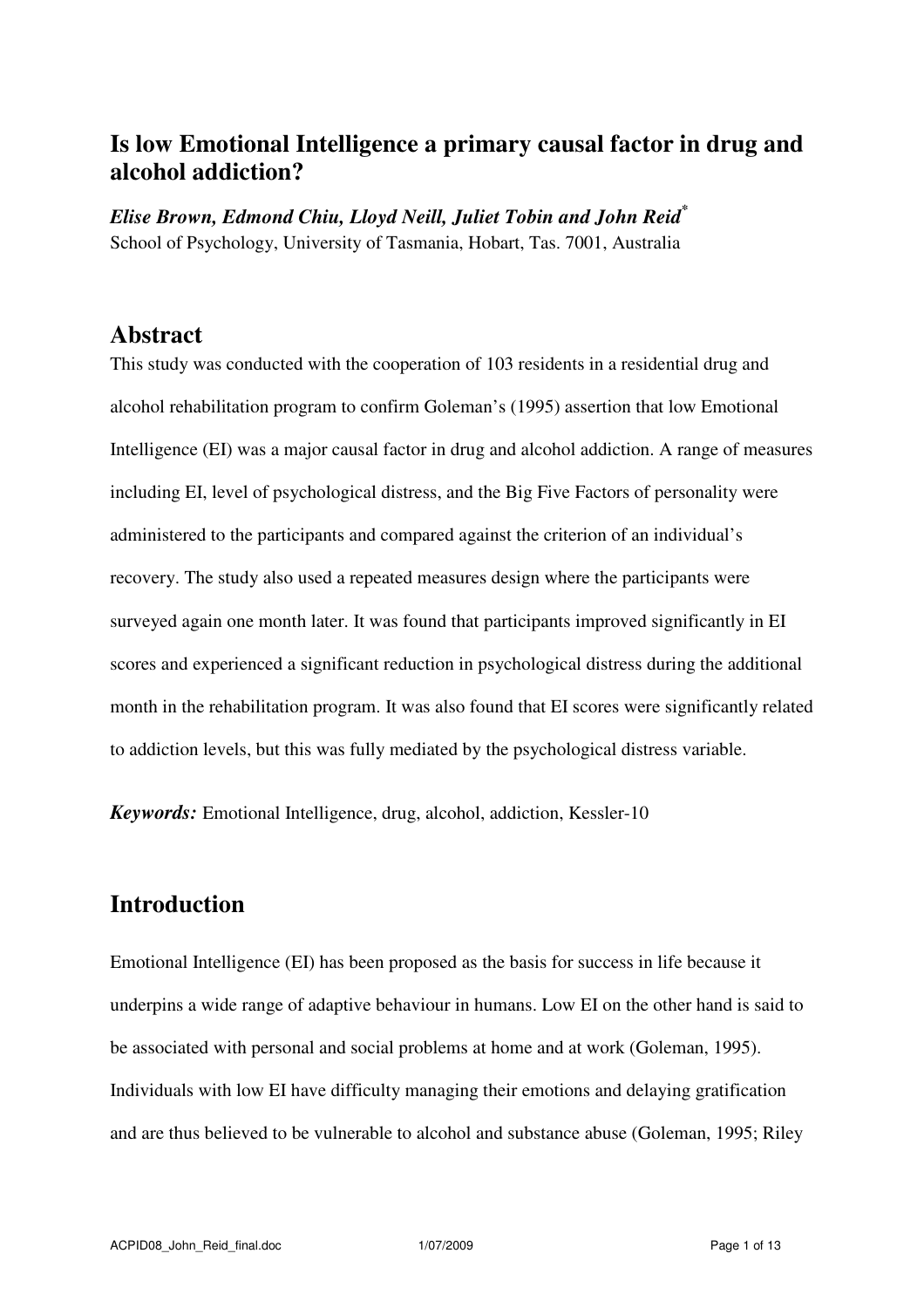& Schutte, 2003). But is EI the root causal factor behind addictive behaviour? If low EI is the root cause of addiction it has been suggested that EI coaching interventions could potentially remove the reliance on alcohol and other substances, thus improving the quality of life of the individual and society overall (Goleman, 1995).

Many individuals suffering from addiction will incur serious lifelong health consequences and a substandard quality of life as they attempt to self-medicate using alcohol and other substances to obtain respite from their problems (Hser, Hoffman, Grella & Anglin, 2001). Unfortunately, hospitalisation and detoxification is only partially successful, with only 3% of admissions successfully abstaining for a full year after treatment. Further, less than 40% of alcohol and heroin addicts report a stable pattern of abstinence 12-years after treatment (Vaillant, 1988). Addiction problems are costly for society as they lead to health problems, personal relationship breakdown, criminal behaviour, incarceration, unemployment, and high mortality rates (Hser et al., 2001). In the light of the serious personal costs and cost to society overall it is worthwhile to investigate Goleman's (1995) claim that EI may be the key to alleviating much of the suffering and cost to society.

The present study investigated the personality and EI characteristics of over one hundred individuals in a live-in, residential program for drug and alcohol addiction rehabilitation. The study investigated the relationship between measures of recovery in the program and a range of psychological constructs.

#### *Emotional Intelligence and Addiction*

The connection that Goleman (1995) described between addiction and EI was compelling, but based mainly upon anecdotal evidence rather than peer-reviewed research. However, EI research conducted since 1995 has produced findings that support Goleman's assertion. Schutte et al. (1998) found that addicts had significantly lower EI scores than a

 $\overline{a}$ 

<sup>\*</sup> Ph: +61-2-9439 8820, Email: jreid@jreid.com.au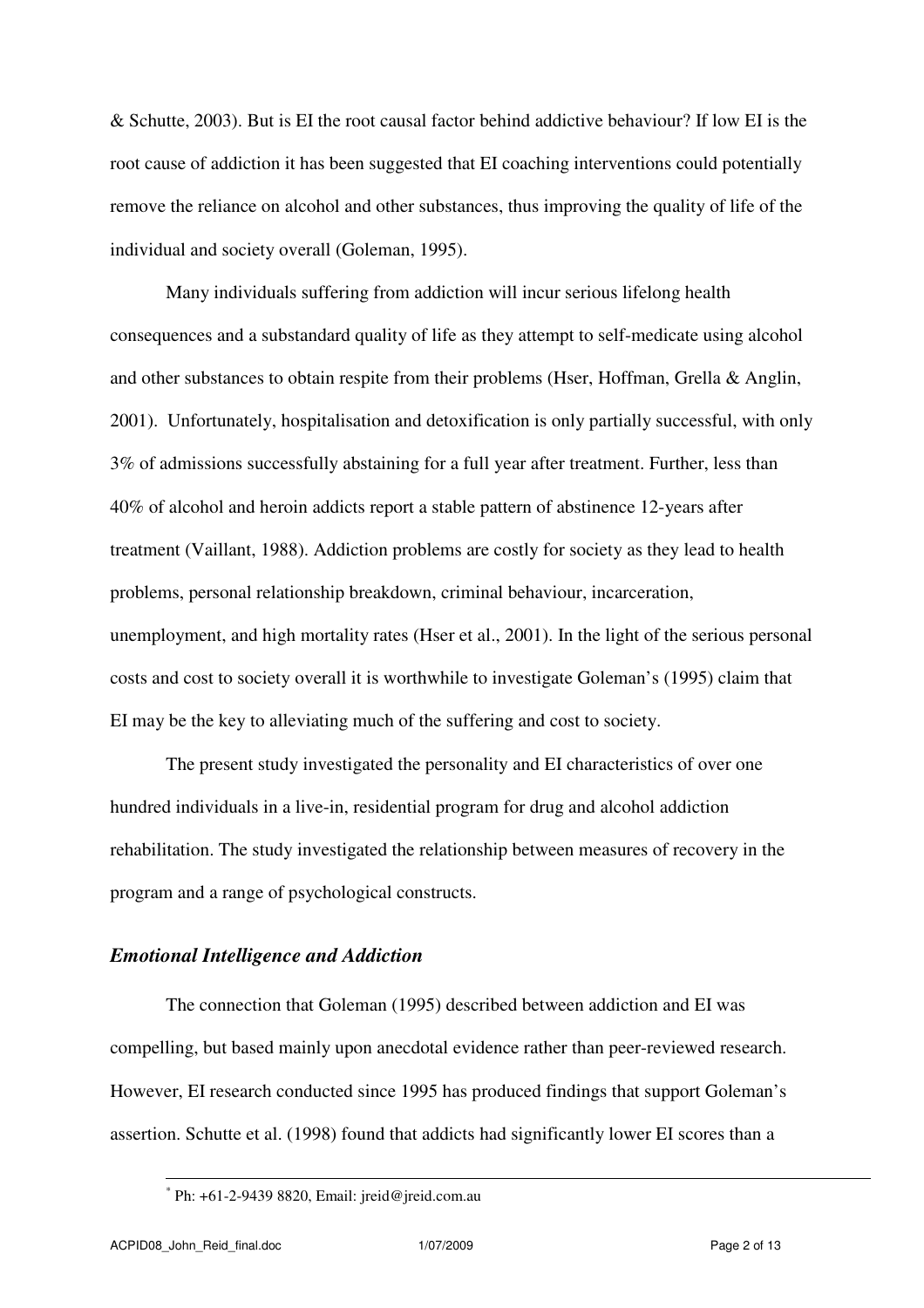sample of psychotherapists. EI was also found to be inversely related to alcohol and tobacco use (Austin, Saklofske & Egan, 2005; Brackett & Mayer, 2003), and that men with low EI scores showed patterns of excessive alcohol consumption and illegal drug use.

These studies suggest that low EI may be at the root of substance abuse problems (Austin et al., 2005; Riley & Schutte, 2003). However, most of these studies, with the exception of Bracket and Mayer (2003), did not control for other variables such as psychological distress and personality. To clearly demonstrate the causal relationship between level of addiction and EI requires investigating beyond the univariate relationships between these measures (Riley & Schutte, 2003).

#### *The Self-Medication Hypothesis*

One of the current theories regarding addiction is the use of substances to self medicate or soothe negative feelings such as anger, loneliness and depression (Goleman, 1995). Sometime during their formative years, addicts find that certain drugs or chemicals relieved their anxiety and depression, thus leading to a lifelong habit of self-medication. The Self Medication Hypothesis (SMH) proposes that addiction is more than a simple pleasure seeking activity, but a way of reducing aversive emotional states through the use of drugs and alcohol (Khantzian, 1997). The SMH hypothesis is supported by a considerable body of research (e.g., Aharonovich, Nguyen & Nunes, 2001; Harris & Edlund, 2005) and thus provides a suitable theoretical grounding for this study.

#### *Emotional Intelligence and Self-Medication*

The SMH proposes that self-medication is used by individuals to reduce psychological distress arising from an inability to regulate and positively direct emotions (Khantzian, 1997). The ability to perceive, understand and manage emotions is the basis of the emotional intelligence (EI) theories (Bar-On, 2005; Petrides & Furnham, 2001). Thus, deficits in EI may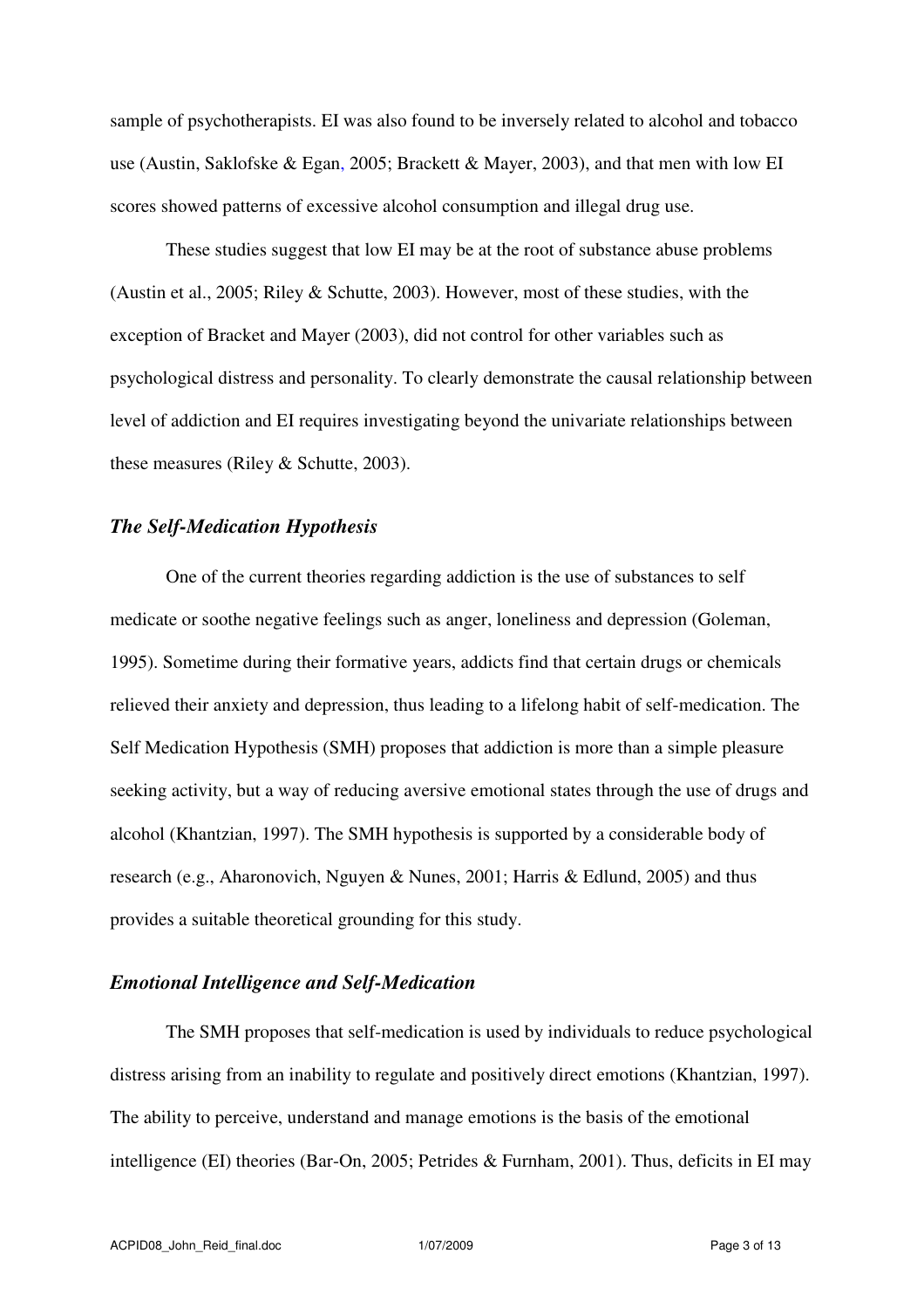lead to psychological distress which finally manifest as addictive behaviour. High EI is generally associated with adaptive coping and positive mood (Salovey et al., 1999; Schutte, Malouff, Simunek, McKenley & Hollander, 2002) thus it is useful to explore whether high EI precedes psychological distress, and in turn, addictive behaviour.

Studies into the antecedents of addictive behaviour have found that negative emotional states often lead to relapse, while a lack of emotional coping skills have also been shown to precede addictive behaviour (Connors, Longabaugh & Miller, 1996). Thus, this study will explore the hypothesis that low EI leads to psychological distress, and thus to addictive behaviour.

#### *Study Overview*

This study will first determine whether EI is lower, and psychological distress scores are higher in participants in a drug rehabilitation program when compared with the general population. This study will also test the hypothesis that low EI is the primary cause of addictive behaviour and also explore the relationship with psychological distress. Finally, the study will use repeated measures to examine whether EI and psychological distress scores changed significantly after four weeks in the rehabilitation program.

#### *Hypotheses*

Hypothesis 1: Participants in an addictions rehabilitation program will score lower on a measure of EI than members of the general population.

Hypothesis 2: Participants in an addictions rehabilitation program will score higher on a measure of Psychological Distress than members of the general population.

Hypothesis 3: EI will be significantly related to the behavioural measure of recovery (staff rating) even after controlling for psychological distress.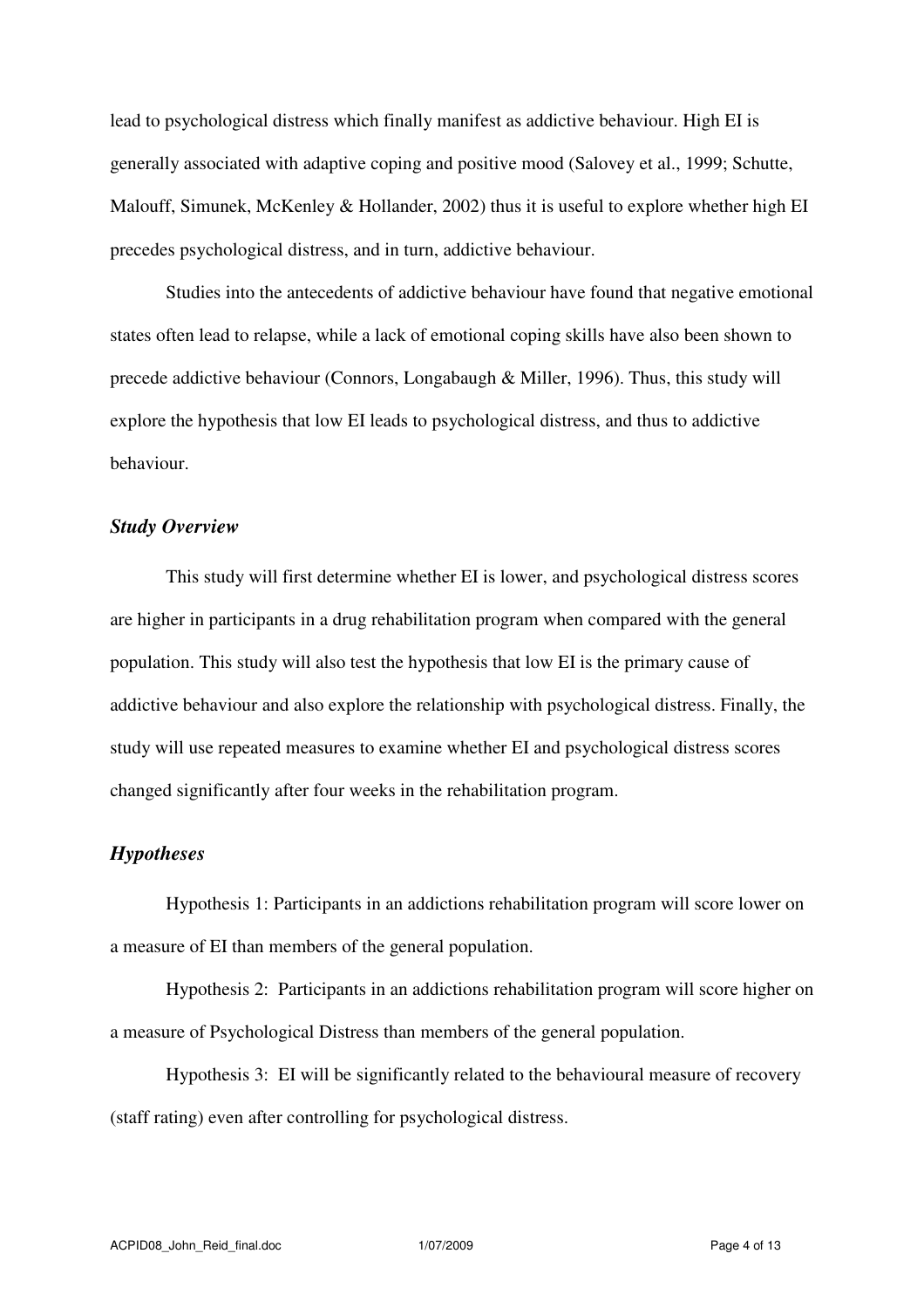Hypothesis 4: Participants of an addictions rehabilitation program will score higher on a measure of EI and lower on a measure of psychological distress after four weeks of rehabilitation.

## **Method**

*Participants*. The sample of 103 participants from a residential rehabilitation program consisted of 90 males and 13 females with ages ranging from 19 to 73 years (*M*=34.03, *SD*=10.62). The primary drugs of addiction were reported as alcohol (48%), amphetamines  $(23\%)$ , cannabis  $(11\%)$ , heroin  $(10\%)$ , with cocaine and "other" making up the balance. The participants were offered a \$10 shopping voucher as an incentive to complete the survey. *Biographical Details.* The participants' date of birth, gender, week in program, and primary addiction were collected.

*Trait Emotional Intelligence Questionnaire.* The Trait Emotional Intelligence Questionnaire – Short Form (TEIQue-SF) was used to measure EI (Petrides & Furnham, 2003).

*Psychological Distress Scale*. The Kessler-10 (K10) is a short, 10-question, self-report scale that measures psychological distress over the previous 4-weeks (Kessler et al., 2002). *Personality Questionnaire*. Saucier's mini markers (1994) is a brief, 40-item version of Goldberg's (1992) Big-Five Factor (BFF) questionnaire (1992).

*Staff Questionnaire.* Staff rated each participant on their "level of recovery" from addiction. Staff responses were made on a ten-point Likert scale. The low end of the scale was labelled "low level of recovery" and the high end of the scale was labelled "high level of recovery."

### **Results**

Descriptive statistics are presented in Tables 1 and 2 alongside norms from a larger reference sample. Due to the small number of female participants (*N*=13) no comparative statistics were calculated for gender. A correlation matrix for all test variables is presented in Table 3.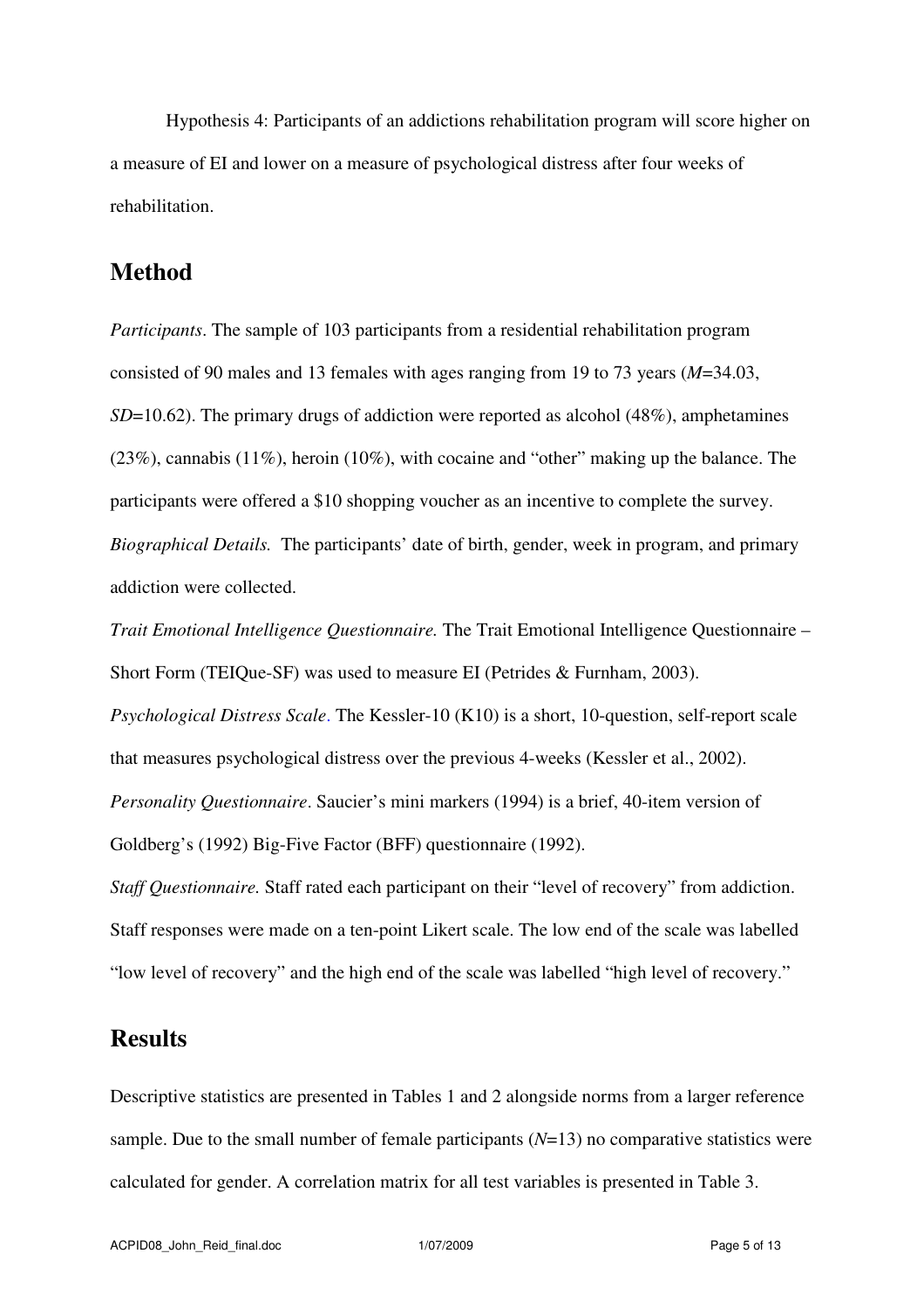|                                | Rehabilitation sample |           |                          |                          | Normative<br>sample (note 1) |                          | Difference statistic     |  |
|--------------------------------|-----------------------|-----------|--------------------------|--------------------------|------------------------------|--------------------------|--------------------------|--|
| Variable                       | Mean                  | <b>SD</b> | α                        | Mean                     | <b>SD</b>                    | t-value                  | p-value                  |  |
| <b>Rehabilitation Measures</b> |                       |           |                          |                          |                              |                          |                          |  |
| Age                            | 34.03                 | 10.62     | $\overline{a}$           |                          |                              |                          |                          |  |
| Week in program                | 13.52                 | 10.42     | $\overline{\phantom{a}}$ | $\overline{a}$           |                              |                          |                          |  |
| <b>Staff Rating</b>            | 6.15                  | 1.42      | $\overline{\phantom{a}}$ | $\overline{\phantom{a}}$ | $\overline{\phantom{a}}$     | $\overline{\phantom{0}}$ | $\overline{\phantom{a}}$ |  |
| K10                            | 23.29                 | 8.04      | .91                      | 14.20                    | $\overline{\phantom{a}}$     | 12.68                    | < 0.0001                 |  |
| <u>ΕΙ</u>                      |                       |           |                          |                          |                              |                          |                          |  |
| TEIQue                         | 4.16                  | .86       | .87                      | 5.08                     | 0.73                         | 11.25                    | < 0.0001                 |  |
| Personality                    |                       |           |                          |                          |                              |                          |                          |  |
| O                              | 29.76                 | 5.36      | .78                      | 29.36                    | 4.92                         | 0.029                    | 0.98                     |  |
| C                              | 27.72                 | 5.91      | .79                      | 30.76                    | 4.8                          | 6.28                     | < 0.0001                 |  |
| E                              | 24.57                 | 5.89      | .77                      | 27.69                    | 5.27                         | 6.08                     | < 0.0001                 |  |
| A                              | 30.13                 | 5.96      | .83                      | 32.40                    | 4.34                         | 4.67                     | < 0.0001                 |  |
| N                              | 21.28                 | 5.69      | .80                      | 18.49                    | 4.86                         | 6.36                     | < 0.0001                 |  |

Table 1: *Descriptive statistics for rehabilitation participants in phase 1 of the study together with normative data for comparison purposes.* 

Note 1: The normative sample consisted of 330 participants made up of 110 first year university students and an organisational sample of 220 clerical staff (Reid, 2007).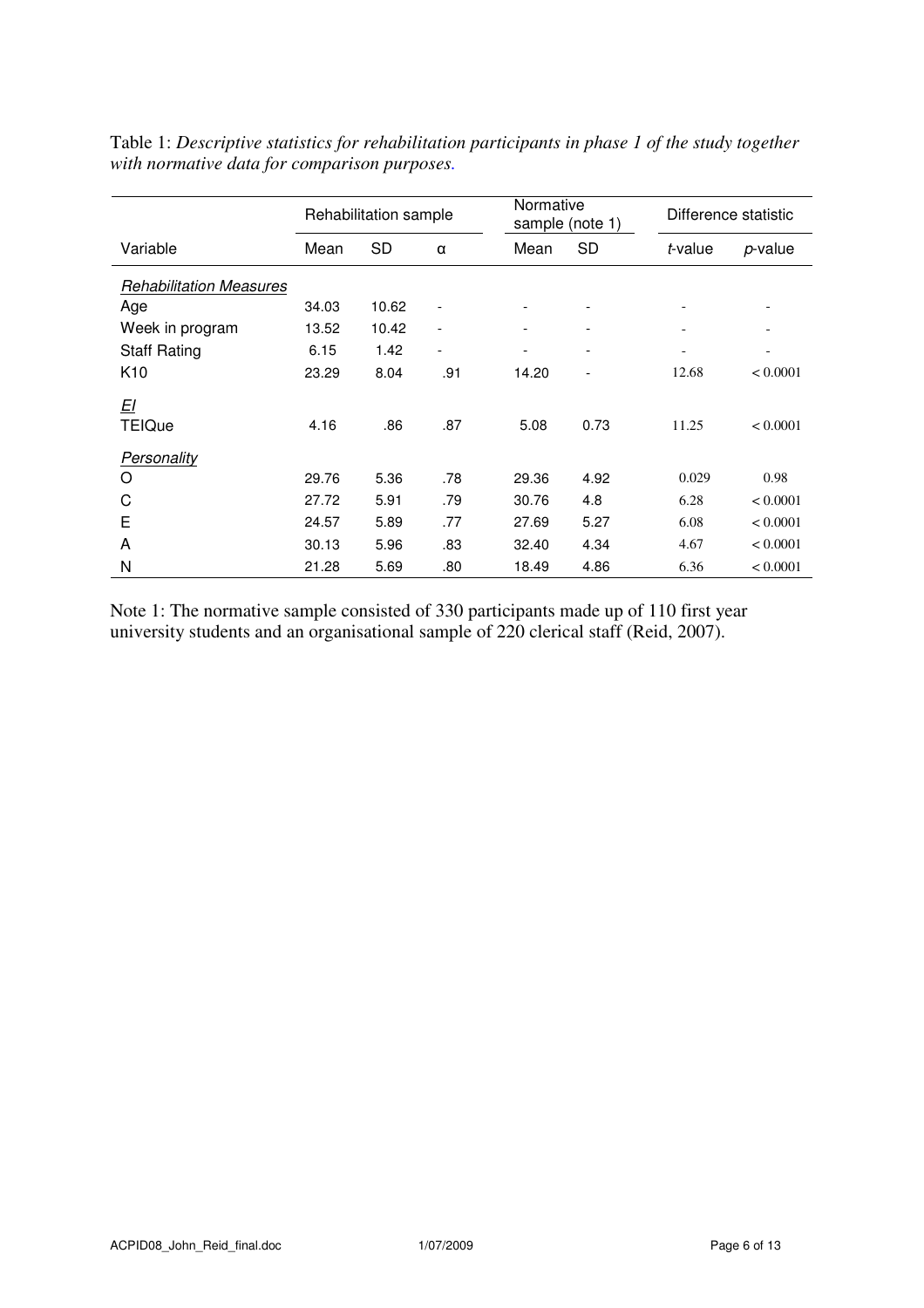| Variable                       | Rehabilitation sample<br>4-weeks later (phase 2) |           |                          | Difference statistic<br>from phase 1 |            |  |
|--------------------------------|--------------------------------------------------|-----------|--------------------------|--------------------------------------|------------|--|
|                                | Mean                                             | <b>SD</b> | α                        | t-value                              | $p$ -value |  |
| <b>Rehabilitation Measures</b> |                                                  |           |                          |                                      |            |  |
| <b>Staff Rating</b>            | 6.73                                             | 1.44      | $\overline{\phantom{a}}$ | 1.19                                 | 0.049      |  |
| K10                            | 20.17                                            | 7.08      | .92                      | 4.94                                 | < 0.0001   |  |
| El                             |                                                  |           |                          |                                      |            |  |
| TEIQue                         | 4.53                                             | 0.88      | .88                      | 5.22                                 | < 0.0001   |  |
| Personality                    |                                                  |           |                          |                                      |            |  |
| O                              | 30.40                                            | 4.73      | .72                      | 1.13                                 | 0.26       |  |
| C                              | 29.14                                            | 5.49      | .78                      | 3.37                                 | 0.001      |  |
| E                              | 25.54                                            | 5.61      | .76                      | 3.00                                 | 0.003      |  |
| Α                              | 30.85                                            | 5.54      | .81                      | 0.94                                 | 0.35       |  |
| N                              | 20.24                                            | 5.20      | .79                      | 2.13                                 | 0.035      |  |

Table 2: *Descriptive statistics for rehabilitation participants from phase 2 of the study including difference statistic from phase 1 testing.* 

Table 3: *Correlation matrix showing the test variables in the phase 1 study.* 

|                 | 1        | $\mathbf{2}$ | 3        | 4         | 5        | 6       | 7        | 8     | 9        |
|-----------------|----------|--------------|----------|-----------|----------|---------|----------|-------|----------|
| 1. Age          |          |              |          |           |          |         |          |       |          |
| 2. Staff rating | $.23*$   | 1            |          |           |          |         |          |       |          |
| 3. Week number  | $-.22$   | $.62**$      | 1        |           |          |         |          |       |          |
| 4. K10          | $-19*$   | $-.37**$     | $-.49**$ | 1         |          |         |          |       |          |
| 5. TEIQue       | .14      | $.22*$       | .23      | $-.59**$  | 1        |         |          |       |          |
| 6. O            | .07      | .18          | .19      | $-0.34**$ | $.43**$  |         |          |       |          |
| 7. C            | $.29**$  | $.22*$       | .04      | $-.41***$ | $.49**$  | $.43**$ |          |       |          |
| 8. E            | .06      | .04          | .11      | $-18*$    | $.39**$  | $.29**$ | $.23**$  | 1     |          |
| 9. A            | $.19*$   | .02          | $-10$    | $-.22*$   | $.40**$  | $.42**$ | $.46**$  | .12   | 1        |
| 10. N           | $-.23**$ | $-19*$       | $-15$    | $.27**$   | $-.45**$ | $-19*$  | $-.43**$ | $-15$ | $-.39**$ |

Note: \* designates that correlation is significant at the 0.05 level, while \*\* indicates that correlation is significant at the 0.01 level (2-tailed).

*Partial Correlation.* When the correlation between TEIQue score and the Staff rating (recovery score) is calculated while controlling for K10 (psychological distress) the correlation drops from  $r(102) = 0.22$ ,  $p < .05$ , to an insignificant value  $r(102) = 0.04$ ,  $p = .68$ . The path diagram in Figure 1, produced by AMOS, graphically depicts the mediating effect of the K10 psychological distress measure on EI and the Staff rating.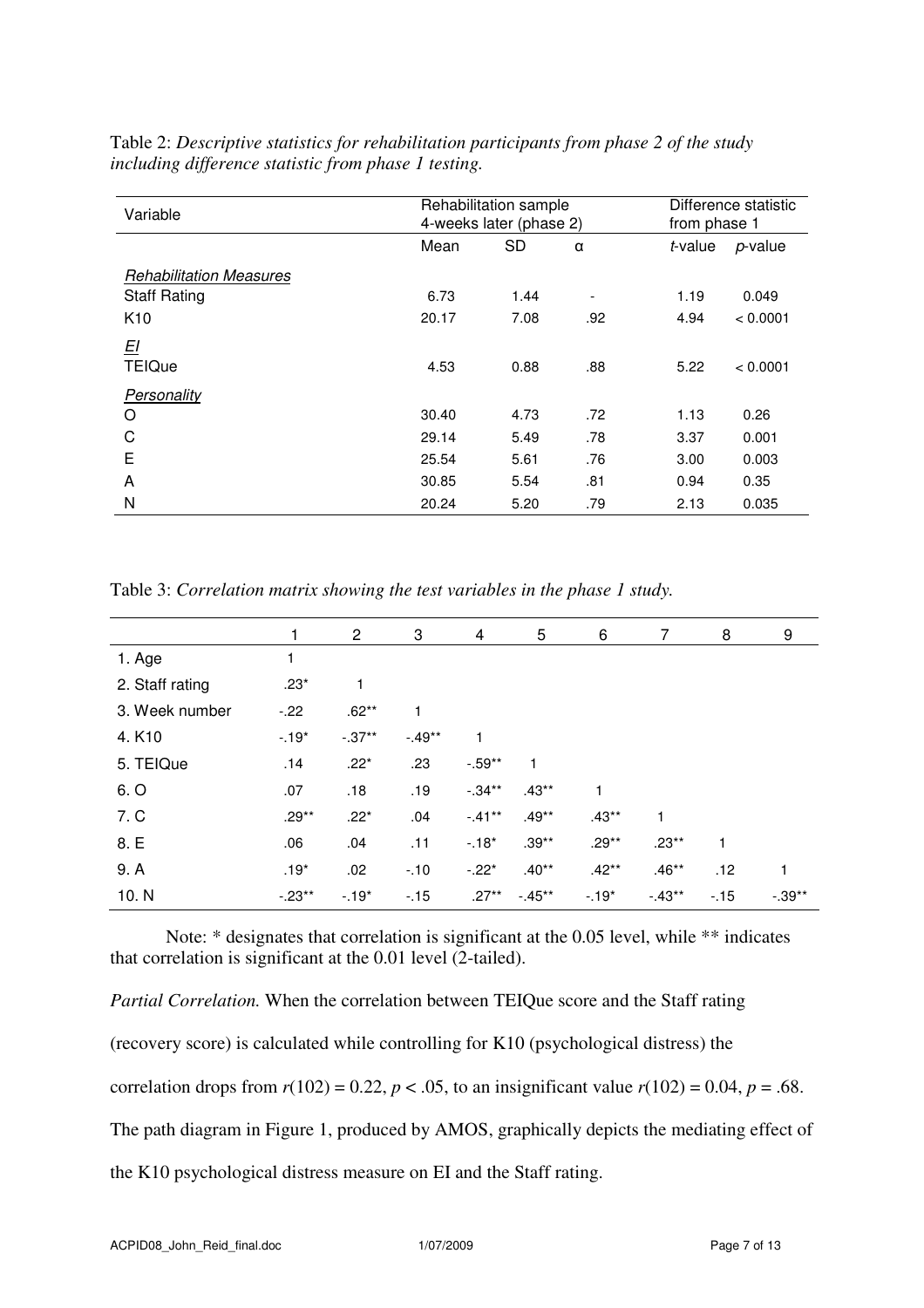

Figure 1: *Path diagram produced by AMOS showing relationships between EI, Psychological distress and individual recovery scores as determined by the staff rating. This indicates how the significant relationship between the EI score and recovery from addiction scores*  (*r*=0.22\*) *reduces to an insignificant value (r*=0.04) *through complete mediation by the psychological distress variable (K10).*

### *Hypothesis Testing*

*Hypothesis 1.* Participants in the rehabilitation program had significantly lower EI scores than

the reference sample  $(t=11.25, p<0.001)$ . Thus, hypothesis 1 is confirmed; on average,

individuals with addictions have lower EI scores than the general population.

*Hypothesis 2*. Participants in the rehabilitation program scored significantly higher on the K10

measure of psychological distress than the general population norm (see Table 1, *t*=12.68,

*p*<0.0001). Thus, hypothesis 2 is accepted and confirmed.

*Hypothesis 3.* It was proposed that the EI score would be a significant predictor of addiction

recovery status (staff rating) in the rehabilitation program, even after controlling for

psychological distress (K10). This hypothesis was tested following the Kenny mediation steps

(2008); step 1: the initial variable, the TEIQue is significantly correlated with the outcome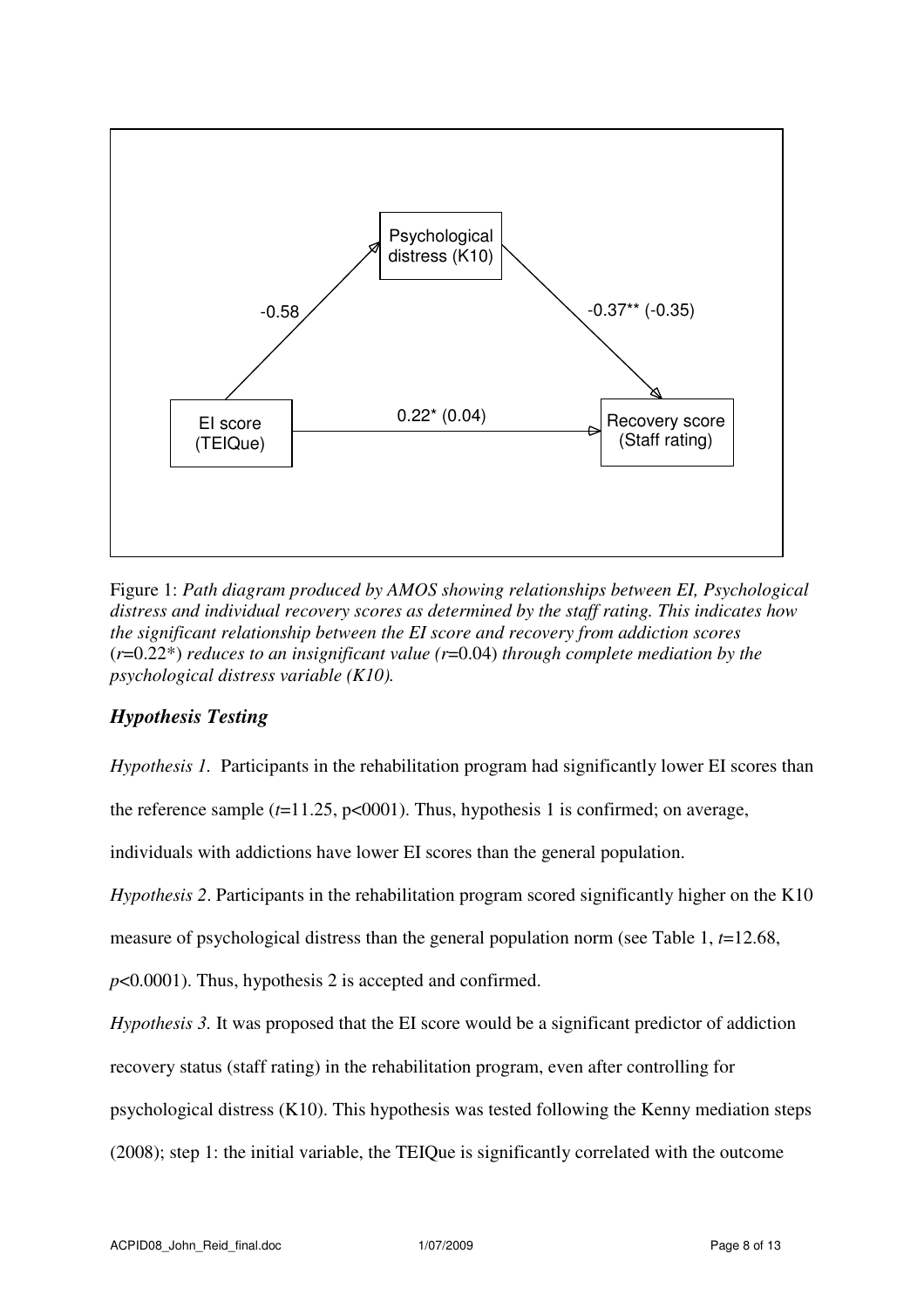variable, the Recovery score  $(r(117) = 0.22, p < 0.05)$ ; step 2: the TEIQue is significantly correlated with the mediator, K10 (r  $(117) = -0.58$ , p < 0.01); step 3: the mediator (K10) affects the outcome  $(r(117) = -0.37, p < 0.01)$ ; step 4: the mediator (K10) completely mediates the relationship between the TEIQue and the outcome and the correlation drops to virtually zero  $(r(113) = 0.04, p = .68)$ . Thus, hypothesis 3 is rejected; the effect of EI on the outcome variable, the Recovery score, is fully mediated by the psychological distress variable, the K10. *Hypothesis 4.* It was proposed that participants in the program would score higher in EI and lower in psychological distress in phase 2, that is, after an additional month of participation in the rehabilitation program. The EI scores (TEIQue) were significantly higher and the psychological distress scores were significantly lower in phase 2 (see Table 2). Thus, hypothesis 4 is confirmed and accepted.

### **Discussion**

Previous research had indicated that participants with addictions would score lower on EI than the general population (e.g., Austin et al., 2005; Brackett & Mayer, 2003; Riley & Schutte, 2003). This was confirmed in the current sample with the average rehabilitation participants' score one SD below the general population (hypothesis 1). This represents a large effect size approaching one. Thus, initial results appeared to bear out Goleman's proposition (1995) that the main indicator of drug addiction was an inability to soothe and manage negative feelings due to low EI.

The next step, addressed by hypothesis 2, was to determine whether psychological distress was also directly related to addictive behaviour. The Self Medication Hypothesis suggests that an inability to tolerate psychological distress can lead to substance abuse (Khantzian, 1997). It was expected that rehabilitation participants would therefore score higher on a measure of psychological distress (K10) than members of the general population.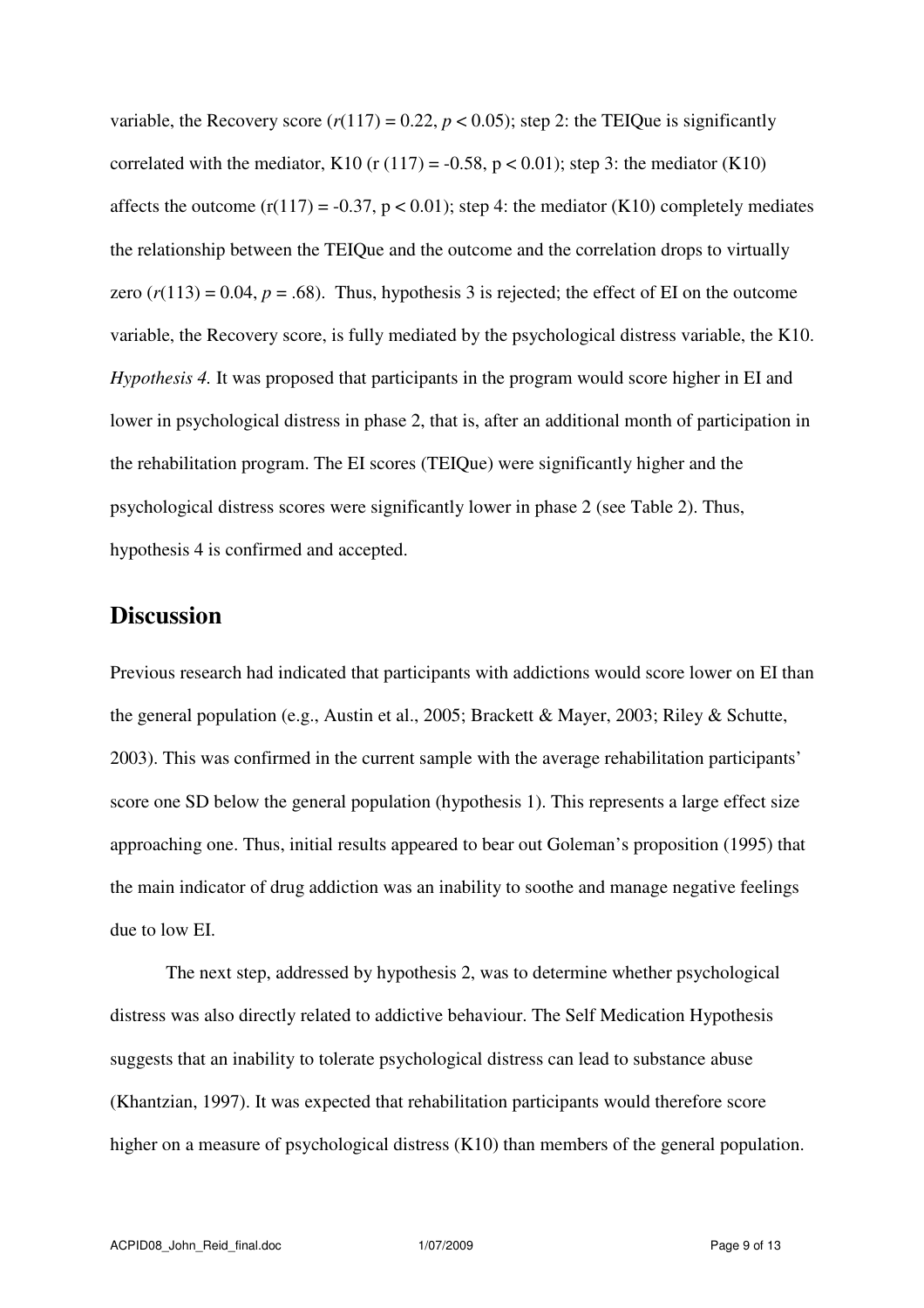This hypothesis was confirmed, once again demonstrating a large effect size (*d*=1), and a highly significant correlation with the recovery level criterion ( $r=0.37$ ,  $p<0.001$ ). High psychological distress in people with addictions does not in itself provide evidence for a causal relationship, but is an important finding when combined with research that psychological distress generally predates addiction (Abraham & Fava, 1999; Deykin et al., 1987; Gilman & Abraham, 2001).

With both EI and psychological distress (K10) significantly related to the level of recovery from addiction (see correlation matrix Table 3) the question arises as to which variable precedes the other, and which is the primary variable of the two that directly relates to drug addiction recovery status.

If Goleman was correct and addictive behaviour was primarily due to low levels of EI as a causal precedent, then a participant's EI score should still be able to significantly predict the level of addictive behaviour while controlling for other variables. However, hypothesis 3 was disconfirmed; the relationship between EI and the behavioural measure of recovery (staff rating) reduced to virtually zero when psychological distress (K10) was controlled for. Thus, the psychological distress measure was shown to be more directly related to the recovery score than EI was to the recovery score. In other words, the effect of EI on the recovery score is fully mediated by the psychological distress score. While Goleman's assertion was correct inasmuch as EI had a significant positive relationship with level of recovery in the individual, self-reported psychological distress turned out to be the primary causal factor of addictive behaviour.

The final step in this study was to determine if the participants improved their EI scores and reduced their level of psychological distress during the course of the rehabilitation program. A re-testing of the participants one month later found that EI scores had significantly improved and psychological distress scores had significantly decreased, thus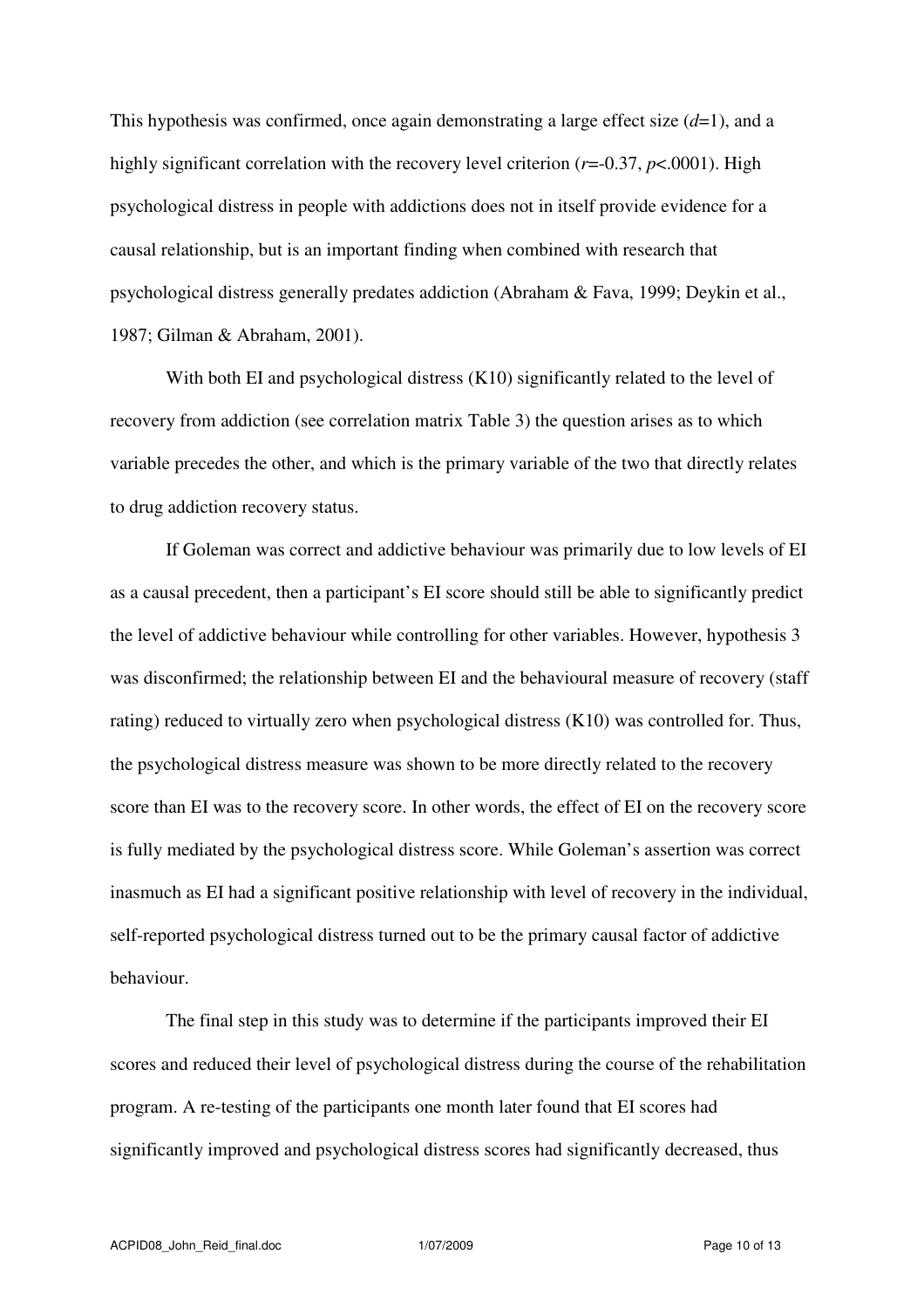confirming hypothesis 4. The ability to improve ones EI score was confirmed by this study, and since no specific EI training had been given to participants, the improvement appears to arise from general relationship building and emotional coping exercises included in the rehabilitation program.

#### *Conclusion*

 The significant improvement in EI scores and the reduction of psychological distress over a 1-month period were key findings for this study. Clearly, the statistically significant reduction in psychological distress after one month was a major benefit for the participants in the program. The improvement in EI scores, however compelling, appear to be a by-product of the general interpersonal and emotional coping skills taught in the program, since no specific EI training was provided. EI was not found to be the primary causal factor relating to addiction, but simply another indicator of "general wellness" fully mediated by the level of psychological distress being experienced by the individual.

Thus, it appears to be more effective to teach persons suffering from addictive behaviour techniques for reducing psychological distress, rather than using an EI skills intervention. The finding that the primary causal factor of addictive behaviour was psychological distress supports the Self Medication Hypothesis model that proposes that individuals use substances to self medicate to reduce psychological distress. Teaching alternative methods of reducing psychological distress thus appears to be the most promising direction for rehabilitation programs to take in the future.

In conclusion, the EI scores in this application only appear to provide a very general measure of personal and interpersonal levels of emotional functioning. As has been demonstrated by the path analysis in hypothesis 3 (Figure 1), low EI, contrary to Goleman's assertion, was not the root cause of addictive behaviour. Psychological distress was found to be the primary causal factor leading to addictive behaviour and thus, interventions aimed at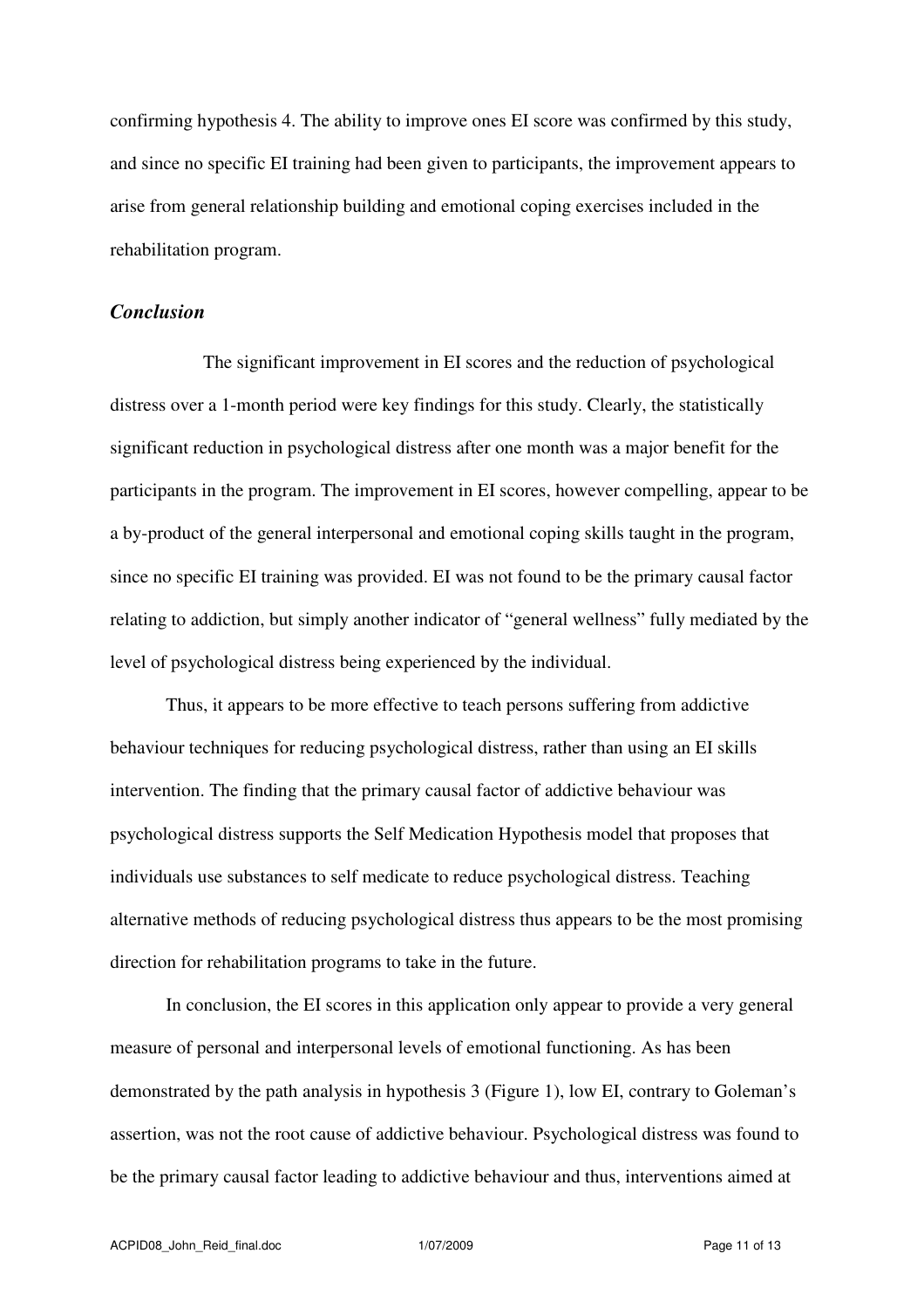teaching participants how to manage psychological distress would appear to most effective in future drug rehabilitation programs.

### **References**

Abraham, H.D. & Fava, M. (1999). Order of Onset of Substance Abuse and Depression in a Sample of Depressed Outpatients. *Comprehensive Psychiatry, 40*(1), 44-50.

Aharonovich, E., Nguyen, H.T., & Nunes, E.V. (2001). Anger and Depressive States Among Treatment-Seeking Drug Abusers: Testing the Psychopharmalogical Specificity Hypothesis. *The American Journal on Addictions, 10*, 327-334.

Austin, E.J., Saklofske, D.H., & Egan, V. (2005). Personality, well-being and health correlates of trait emotional intelligence. *Personality and Individual Differences, 38*(3), 547- 558.

Bar-On, R. (2005). The Bar-On Model of Emotional-Social Intelligence. In P. Fernández-Berrocal & N. Extremera (Eds.), Special Issue on Emotional Intelligence, Psicothema, 17.

Brackett, M.A., & Mayer, J.D. (2003). Convergent, Discriminant, and Incremental Validity of Competing Measures of Emotional Intelligence. *Personality and Social Psychology Bulletin, 29*(9), 1147-1158.

Connors, G.J., Longabaugh, R., & Miller, W.R. (1996). Looking forward and back to relapse: implications for research and pratice. *Addiction, 91*(supp.), S191-S196.

Deykin, E.Y., Levy, J.C., & Wells, V. (1987). Adolescent Depression, Alcohol and Drug Abuse. American Journal of Public Health, 77(2), 178-182

Gilman, S.E. & Abraham, H.D. (2001). A longitudinal study of the order of onset of alcohol dependence and major depression. *Drug and Alcohol Dependence, 63*, 277-286.

Goldberg, L.R. (1992). The Development of Markers for the Big-Five Factor Structure. *Psychological Assessment, 4*(1), 26-42.

Goleman, D. (1995). *Emotional Intelligence: Why it can matter more than IQ.* London: Bloomsbury Publishing Plc.

Harris, K.M. & Edlund, M.J. (2005). Self-Medication of Mental Health Problems: New Evidence form a National Survey. *Health Services Research, 40*(1), 117-134.

Hser, Y., Hoffman, V., Grella, C.E., & Anglin, M.D. (2001). A 33-Year Follow-up of Narcotics Addicts. *Archives of General Psychiatry, 58*, 503-508.